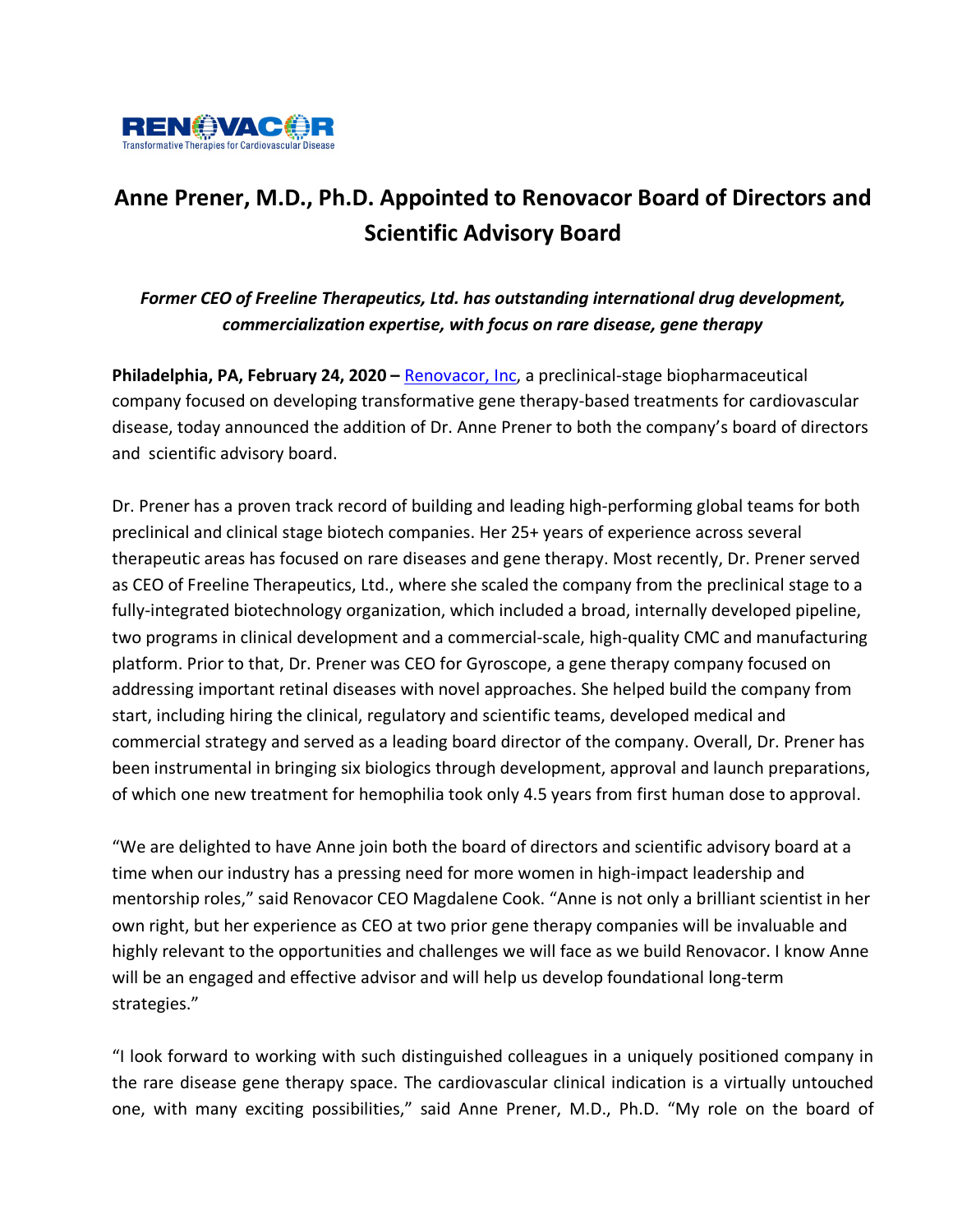directors and scientific advisory board will be hands-on. I will engage with Dr. Cook and her team bringing my experience to bear on pivotal near term initiatives, key to Renovacor's success, from manufacturing to preclinical and clinical planning, building a pipeline, and progressing the long term strategic goals of the company."

Dr. Prener joins Renovacor's world-class Scientific Advisory Board, which also includes Arthur M. Feldman, MD, PhD, Laura H. Carnell Professor of Medicine (Cardiology) at the Lewis Katz School of Medicine at Temple University, and Founder, Renovacor; Michael Bristow, MD, PhD, Professor of Medicine-Cardiology, University of Colorado, School of Medicine, and Co-founder, President and CEO, ARCABiopharma; Douglas Mann, MD, Lewin Professor of Medicine, Director of Cardiovascular Division, Washington University School of Medicine; Dennis McNamara, MD, Professor of Medicine and Director of the Heart Failure Center, University of Pittsburgh Medical Center; and Joseph Glorioso III, PhD, Professor in the Department of Microbiology and Molecular Genetics at the University of Pittsburgh School of Medicine.

### **A Commitment to Improving Treatment of Genetically derived Cardiovascular Diseases**

Renovacor's lead program is a recombinant adeno-associated virus (AAV)-based gene therapy for patients suffering from dilated cardiomyopathy (DCM) due to mutations in the *BAG3* gene, based on discoveries made by Renovacor Founder, Dr. Arthur M. Feldman. Dilated cardiomyopathy is a condition affecting over 3 million patients in the US and growing steadily. Many patients develop DCM due to ischemic heart disease. Recently subpopulations have been identified that develop DCM due to mutations in specific genes that have been shown to result in the development of DCM. One of these specific genes is the Bcl2-associated athanogene 3 (*BAG3*) gene. The prevalence of disease causing *BAG3* haploinsufficiency is estimated at approximately 35,000 individuals in the United States, representing an orphan disease by FDA guidelines. Currently DCM patients with a *BAG3* mutation are treated with standard of care for heart failure. Despite improvements in pharmacotherapy and care, the five-year survival of a patient with DCM is only 50%. Development of a *BAG3* gene replacement therapy for patients with DCM that carry *BAG3* mutations could potentially prevent progression of disease in this otherwise healthy population of young adults.

#### **About Renovacor**

Renovacor is a preclinical stage biotechnology company whose mission is to develop improved therapies for genetically derived cardiovascular diseases. The company is currently developing a gene therapy for a rare, familial form of dilated cardiomyopathy. Renovacor's lead gene therapy product aims to restore cardiac function in patients with symptomatic heart failure due to *BAG3* gene mutation. For further information about Renovacor, please visit **www.renovacorinc.com**

#### **Company Contacts:**